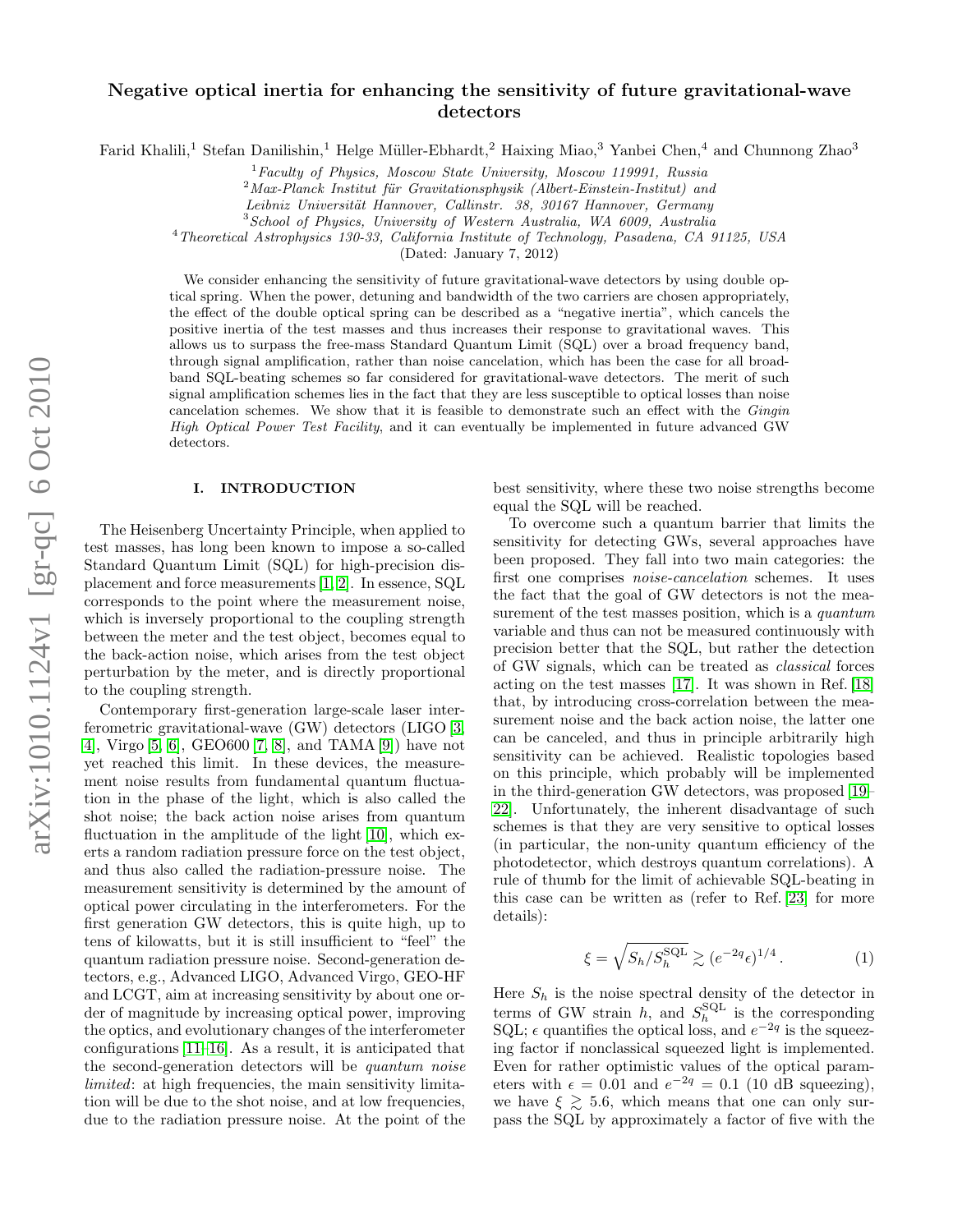noise-cancelation schemes.

The second group of methods is based on amplification of the detector response to the GW signal by modifying the test-mass dynamics, which we can call the signal amplification schemes. This is based on the fact that the SQL for a force (e.g., GW tidal force in our case) measurement  $S_F^{\text{SQL}}$  depends on the test-mass dynamics, which, more explicitly, can be written as

<span id="page-1-1"></span>
$$
S_F^{\text{SQL}}(\Omega) = 2\hbar |\chi^{-1}(\Omega)|\,,\tag{2}
$$

where  $\Omega$  is the frequency of the signal, and  $\chi$  is the mechanical susceptibility of the test mass, which is the ratio of the test-mass displacement  $x(\Omega)$  to the acting force  $F(\Omega)$ :  $\chi(\Omega) = x(\Omega)/F(\Omega)$ . For a mechanical probe body,  $\chi(\Omega) = [m(\omega_m^2 - \Omega^2)]^{-1}$  with m and  $\omega_m$  being its mass and mechanical eigenfrequency, respectively. It has a much stronger response to near-resonance force, and thus a smaller SQL. In a typical terrestrial GW detector, the characteristic eigenfrequency (pendulum mode) of the test mass is around 1 Hz, and this is much smaller than that of the GW signals around 100 Hz, and the corresponding SQL is almost identical to that of a free mass:

$$
[S_F^{\text{SQL}}]_{\text{free mass}} = 2\hbar m\Omega^2. \tag{3}
$$

To surpass this SQL, a natural idea is to modify the testmass dynamics, and to upshift the eigenfrequency to be near 100 Hz. Such a sensitivity improvement is obtained not by a delicate cancelation of quantum noise, but by amplification of the signal, thus much less susceptible to the optical losses. Recently, this sensitivity gain was experimentally demonstrated using very small mechanical oscillator (nano-beam) with microwave position sensor [\[24\]](#page-6-17). Near the mechanical resonance frequency (about 1 MHz), the achieved sensitivity was several times better than the free-mass SQL, albeit much worse than the harmonic oscillator SQL at this frequency (it was limited by the nano-beam thermal noise).

In GW detectors, ordinary mechanical oscillators of solid-state springs cannot be used due to unacceptable high technical noise, and also unattainable high stiffness of the material (a km-scale spring of 100 Hz frequency). To overcome this difficulty, a low-noise optical spring, which arises in detuned Fabry Pérot cavities, can be used instead [\[25–](#page-6-18)[27\]](#page-6-19). With a high optical power circulating inside the cavity, the radiation pressure force on the test mass varies dramatically as the test-mass position changes, which effectively creates a highly-rigid spring. The test-mass dynamics (more specifically that of the differential motion of the input and end test masses in the arms of a Fabry-Pérot–Michelson GW interferometer) will be modified as: The second group of mathods is based on amplification<br>
of the detector response to the GW signal by modify-<br>
ing the test-mass dynamics, which we can call the signal<br>
may formula rigidity. The core in our case) can show c

$$
-m\Omega^{2}x(\Omega) = -K(\Omega)x(\Omega) + F(\Omega), \qquad (4)
$$

where we have ignored the low pendulum frequency of the



<span id="page-1-0"></span>FIG. 1. A schematic plot showing the experimental realization of double optical spring, as demonstrated experimentally [\[29\]](#page-6-20). The other carrier light is obtained by shifting the laser frequency with an acoustic-opto-modulator (AOM).

modified mechanical susceptibility reads

$$
\chi(\Omega) = [-m\Omega^2 + K(\Omega)]^{-1}.
$$
 (5)

The sign of optical rigidity depends on the sign of the cavity detuning (the difference between the laser frequency  $\omega_0$  and the cavity resonant frequency  $\omega_c$ ). A blue-detuned pumping  $(\omega_0 > \omega_c)$  creates a positive rigidity, while a red-detuned one  $(\omega_0 < \omega_c)$  creates a negative rigidity. In addition, the rigidity is accompanied by a damping of the opposite sign: a positive rigidity with a negative damping, and vice versa, and, therefore, a single optical spring is always unstable. Recently, it has been shown theoretically, and demonstrated experimentally [\[29\]](#page-6-20) that a stable configuration, with both positive rigidity and positive damping, can be obtained by pumping the cavity with lasers at different frequencies (one blue-detuned and the other red-detuned with respect to the cavity eigenfrequency), of which the experimental setup is shown schematically in Fig. [1.](#page-1-0) This combines two optical springs of opposite signs, which is the so-called double optical spring.

With the double optical spring, as shown in Ref. [\[30\]](#page-6-21), the test-mass frequency can indeed be shifted up to 100 Hz in future advanced GW detectors. The optical rigidity  $K(\Omega)$  can have sophisticated frequency dependence, and it allows us to overcome the shortcoming of ordinary oscillators — a narrow frequency band enhancement— and to achieve a broadband enhancement of the sensitivity. As we will see, by properly tuning the cavity, the optical rigidity can have the following frequency dependence:

$$
K(\Omega) \approx -m_{\text{opt}} \Omega^2, \qquad (6)
$$

with  $m_{\text{opt}}$  a constant over a broad frequency band, acting as an additional electromagnetic inertia. When this inertial  $m_{\text{opt}}$  is negative, we will have

$$
\chi(\Omega) \approx \frac{1}{-(m+m_{\rm opt})\Omega^2} = \frac{1}{(|m_{\rm opt}| - m)\Omega^2}, \quad (7)
$$

which is greatly enhanced compared to the free-mass susceptibility over a broad frequency band if  $|m_{\text{opt}}| \sim m$ . It stands to mention that such a negative inertia has also been studied previously in Ref. [\[33\]](#page-6-22), when considering Sagnac interferometers with detuned signal recycling. At low frequencies, the out-going field is proportional to the speed of test-mass motion, and radiation-pressure force is in turn proportional to the time derivative of the in-going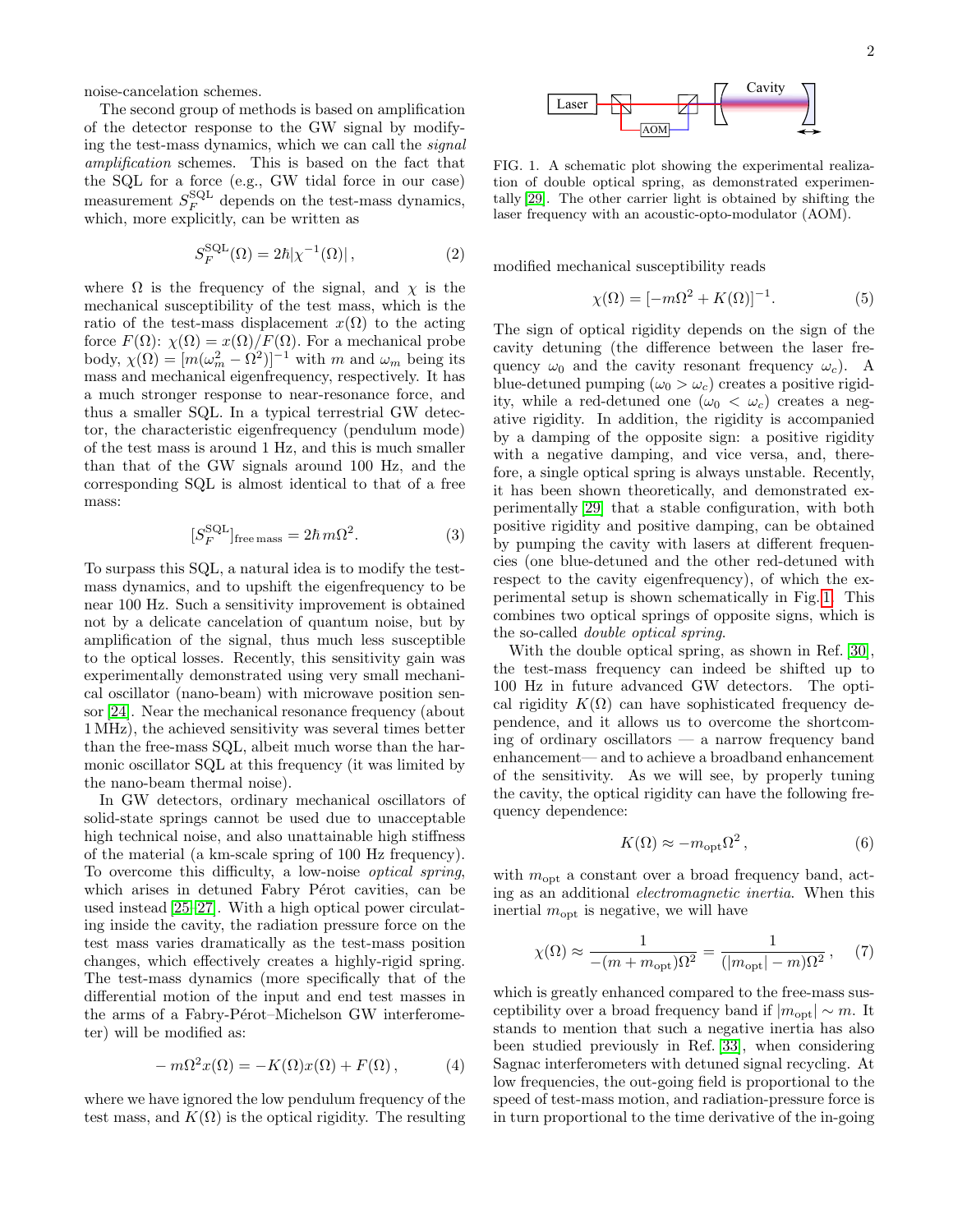field fed back by the signal-recycling mirror, and hence two time derivatives are taken on the test-mass position, before it is re-applied as radiation-pressure force. The other point of view is that the signal recycling Sagnac has two effective optical resonators coupled to the test mass, playing the role of the two optical springs here.

This paper is organized as follows: in Sec. [II,](#page-2-0) we will introduce the negative inertia effect, derive the necessary conditions to achieve the required frequency dependence, and estimate the enhancements allowed; in Sec. [III A,](#page-4-0) we will consider a possible experimental demonstration of this effect using the Gingin High Optical Power Test Facility [\[32\]](#page-6-23); in Sec. [III B,](#page-4-1) we will consider its application to future large-scale gravitational-wave detectors. Finally, in Sec. [IV,](#page-5-0) we will conclude our main results.

### <span id="page-2-0"></span>II. NEGATIVE OPTICAL INERTIA

### <span id="page-2-2"></span>A. Beating the free-mass SQL by modifying dynamics



<span id="page-2-1"></span>FIG. 2. A schematic plot showing a linear quantum measurement device. In the context of GW detection, the external force  $F_{\text{ext}}$  is the GW tidal force. The meter is the optical field that measures the test-mass position  $x$ , and at the same time, exerts a radiation pressure force (back action  $F_{BA}$ ).

Before giving the details of the negative inertia idea, it is illuminating to first discuss the linear quantum measurement, to see how the SQL is imposed and how the free-mass SQL can be surpassed by modifying dynamics. In Fig. [2,](#page-2-1) we show a typical linear measurement device which includes the GW detector as a special case. The meter measures the displacement of the test mass to infer the external force that is acting on the test mass. The dynamics of the system is governed by a set of linear equations, which, in the frequency domain, reads

$$
x(\Omega) = \chi(\Omega)[F_{BA}(\Omega) + F_{ext}(\Omega)],
$$
\n(8)

$$
y(\Omega) = Z(\Omega) + x(\Omega),\tag{9}
$$

where  $Z(\Omega)$  is the measurement noise of the meter output y. The output can be decomposed into the signal part  $y_s = \chi F_{\text{ext}}$  and the noise part  $y_n = Z + \chi F_{\text{BA}}$ , of which the spectral density, normalized with respect to  $F_{\text{ext}}$ , is

$$
S_F^{\text{noise}}(\Omega) = |\chi^{-2}(\Omega)| S_Z(\Omega) + S_F(\Omega), \tag{10}
$$

where  $\langle Z(\Omega)Z^{\dagger}(\Omega')\rangle \equiv \pi S_Z(\Omega)\delta(\Omega-\Omega)$  and for the back action noise  $\langle F_{BA}(\Omega) F_{BA}^{\dagger}(\Omega') \rangle \equiv \pi S_F(\Omega) \delta(\Omega - \Omega)$ . We assume that  $Z$  and  $F_{BA}$  are not correlated, *i.e.* that  $S_{ZF}(\Omega) = 0$ . For a quantum-limited meter, the Heisenberg Uncertainty Principle imposes the following constraint on the spectral density of Z and  $F_{BA}$  [\[2\]](#page-6-1):

$$
S_Z(\Omega)S_F(\Omega) \geq \hbar^2. \tag{11}
$$

The meter sensitivity then will be limited by the SQL in acordance with Eq. [\(2\)](#page-1-1):

$$
S_F^{\text{noise}}(\Omega) \ge 2|\chi^{-1}(\Omega)|\sqrt{S_Z(\Omega)S_F(\Omega)} \ge 2\hbar|\chi^{-1}(\Omega)|.\tag{12}
$$

It is clear that, the higher the classical susceptibility  $|\chi|$ , the smaller is the SQL, and the better sensitivity an SQLlimited meter can achieve in principle, with the only limitation coming from the classical force noise which enters in the same way as the signal. By modifying the dynamics of the nearly free test masses with the negative inertia, we can decrease the SQL by the following factor:

$$
\frac{[S_F^{\text{SQL}}]_{\text{modified}}}{[S_F^{\text{SQL}}]_{\text{free mass}}} = \left| \frac{[\chi(\Omega)]_{\text{modified}}}{m\Omega^2} \right| = \left| \frac{|m_{\text{opt}}| - m}{m} \right|, (13)
$$

which can be arbitrarily small if  $|m_{\text{opt}}| \to m$ . The advantage of modifying dynamics is that the signal is amplified at its origin, helping the signal to pass through noisy channels and thus being more robust against optical losses than those noise-cancelation schemes.

However, in order to really follow the new SQL in a broad frequency band, we need to tailor the response of the SQL-limited meter, in such a way that

<span id="page-2-3"></span>
$$
S_Z(\Omega) = |\chi(\Omega)|^2 S_F(\Omega). \tag{14}
$$

Therefore, non-trivial frequency dependence of the noise spectral densities, which follows frequency dependence of  $\chi(\Omega)$ , is required, which is clearly not always achievable. In the case of  $\chi(\Omega) \propto 1/\Omega^2$  (a free-mass like response), the sensing strategy that realizes such a requirement in a broad frequency band turns out to be speed measurement, which has shot noise  $\propto 1/\Omega^2$  and back-action noise  $\propto \Omega^2$  — speed meters can be realized by dual-cavity Michelson [\[20,](#page-6-24) [21\]](#page-6-25) configurations and Sagnac interferometers [\[22\]](#page-6-15). In the later discussions, we will assume that such a frequency dependence of the noise spectral densities can be satisfied.

### B. Negative Inertia: the idea

In this section, we will discuss how to realize the negative inertia in details. To simplify the discussion, we will use the conclusion in Ref. [\[34\]](#page-6-26) to map an interferometric GW detector into a single detuned Fabry-Pérot optical cavity, with doubled circulating power  $I_c$  and effective mass m. We can therefore consider only a single cavity, of which results can be directly mapped back to the interferometer case.

As shown in Ref.  $[28, 34]$  $[28, 34]$ , given a detuned Fabry-Pérot cavity, the frequency-dependent optical rigidity is equal to:

$$
K = \frac{mJ\delta}{-\Omega^2 - 2i\gamma\Omega + \Delta^2}.
$$
 (15)

Here  $\gamma$  is the cavity bandwidth;  $\Delta^2 = \delta^2 + \gamma^2$  with  $\delta =$  $\omega_0-\omega_c$  being the cavity detuning;  $J=4\omega_0I_c/(mcL)$  with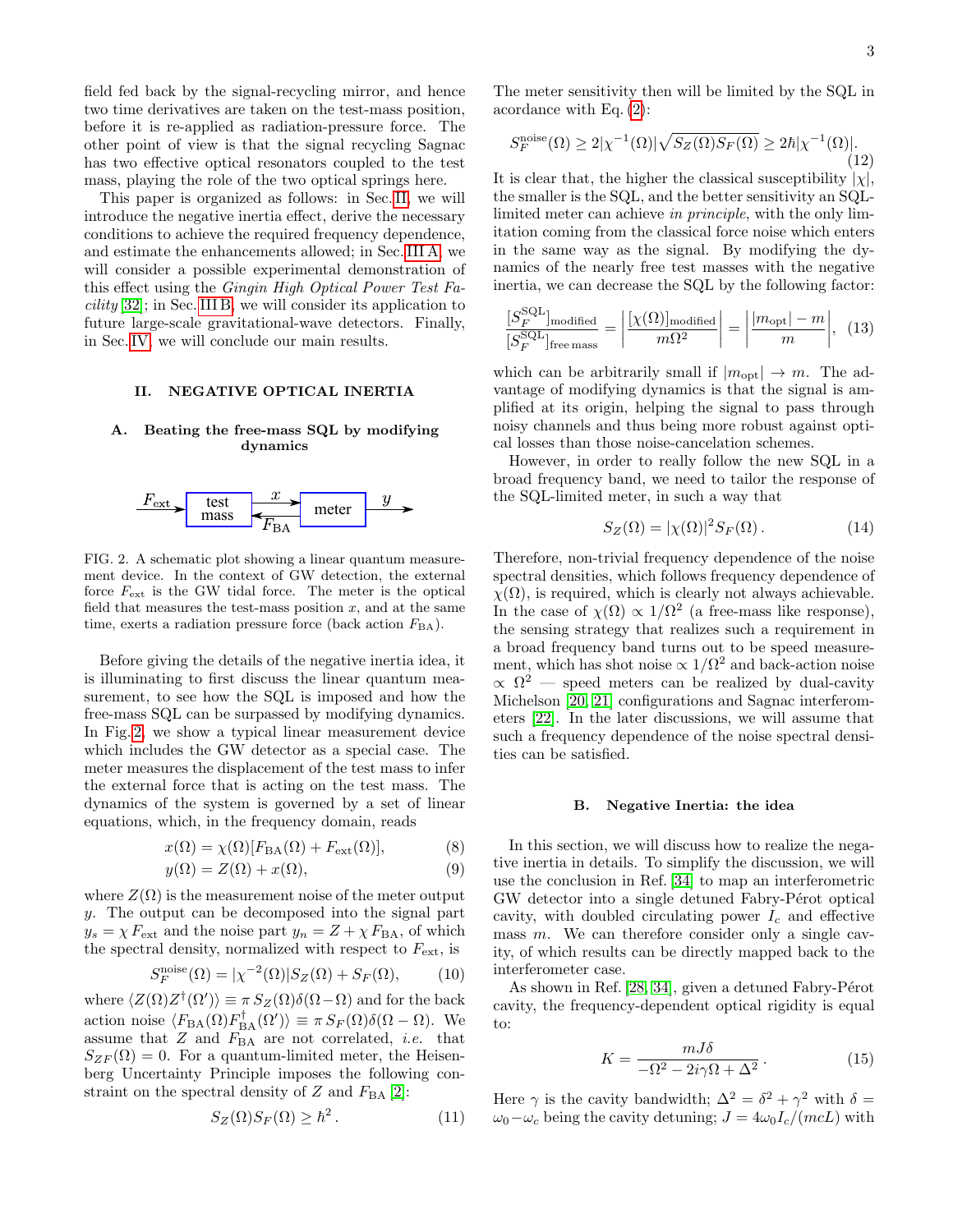$I_c$  the optical power circulating inside the cavity and  $L$ the cavity length.

The parameter regime, which we are concerned with, is that both  $\Omega$  and  $\gamma$  are small in comparison with the detuning  $\delta$ . Correspondingly,  $K$  can be expanded in Taylor series over  $\Omega$ :

$$
K \approx \bar{K} - i \Gamma_{\rm opt} \Omega - m_{\rm opt} \Omega^2 + \mathcal{O}(\Omega^3) ,\qquad (16)
$$

Here

$$
\bar{K} = \frac{mJ\delta}{\Delta^2}, \quad \Gamma_{\text{opt}} = -\frac{2mJ\gamma}{\Delta^4}, \quad m_{\text{opt}} = -\frac{mJ\delta}{\Delta^4} \quad (17)
$$

are the static rigidity, the optical damping and the effective electromagnetic inertia factor, respectively. Note that, similar to  $\bar{K}$  and  $\Gamma_{\rm opt}$ , the electromagnetic inertia  $m_{\text{opt}}$  can be either positive or negative, depending on the sign of detuning  $\delta$ . It is therefore possible to combine two optical carriers with different powers, bandwidths and detunings, i.e.,  $(J_1, \gamma_1, \delta_1) \neq (J_2, \gamma_2, \delta_2)$ , in such a way that their static rigidities  $\overline{K}_1$ ,  $\overline{K}_2$  cancel each other, and the total optical inertia cancels the mechanical inertia of the test mass, namely

<span id="page-3-0"></span>
$$
\bar{K}_1 + \bar{K}_2 = 0, \quad m + m_{\text{opt1}} + m_{\text{opt2}} = 0. \tag{18}
$$

This will result in an effective test object that has high susceptibility, compared to a free mass, in a broad band.

More specifically, with double optical spring, the mechanical susceptibility will be modified as

$$
\chi^{-1}(\Omega) = -m\Omega^2 + \frac{mJ_1\delta_1}{\mathcal{D}_1} + \frac{mJ_2\delta_2}{\mathcal{D}_2}
$$
  
=  $\frac{m}{\mathcal{D}_1\mathcal{D}_2} \Big[ s^6 + 2(\gamma_1 + \gamma_2)s^5 + (\Delta_1^2 + \Delta_2^2 + 4\gamma_1\gamma_2)s^4$   
+  $2(\gamma_1\Delta_2^2 + \gamma_2\Delta_1^2)s^3 + (\Delta_1^2\Delta_2^2 + J_1\delta_1 + J_2\delta_2)s^2$   
+  $2(J_2\delta_2\gamma_1 + J_1\delta_1\gamma_2)s + (J_1\delta_1\Delta_2^2 + J_2\delta_2\Delta_1^2) \Big],$  (19)

where  $\mathcal{D}_i \equiv s^2 + 2\gamma_i s + \Delta_i^2$ , and  $s = -i\Omega$ . The physical conditions in Eq. [\(18\)](#page-3-0) for cancelation of the total rigidity and inertia, mathematically, are equivalent to making those terms proportional to  $s^2$  and  $s^0$  in the above equation vanish, namely

$$
J_1 \delta_1 \Delta_2^2 + J_2 \delta_2 \Delta_1^2 = 0, \ \Delta_1^2 \Delta_2^2 + J_1 \delta_1 + J_2 \delta_2 = 0. \tag{20}
$$

Here we have chosen to eliminate leading terms in the numerator, instead of making a Taylor expansion of the susceptibility at low frequencies and eliminate those leading terms, because the current approach makes the resulting dynamical system more easily treatable: zeros of  $\chi^{-1}$ , i.e., eigenfrequencies of the new dynamics, are more easily solvable from parameters of the optical system. It can be demonstrated to give similar results to that of the Taylor expansion at low frequencies. These two conditions are easy to satisfy if  $J_1$  and  $J_2$  are:

$$
J_1 = \frac{\Delta_1^4 \Delta_2^2}{\delta_1 (\Delta_2^2 - \Delta_1^2)}, \qquad J_2 = \frac{\Delta_1^2 \Delta_2^4}{\delta_2 (\Delta_1^2 - \Delta_2^2)}.
$$
 (21)

In order to compensate the static rigidity, the detunings have to be opposite. Since  $J_{1,2}$  are, by definition, positive quantities, the larger by absolute value detuning has to be negative. In the later discussions, we assume that  $|\delta_1| < |\delta_2|, \, \delta_1 > 0, \text{ and } \delta_2 < 0.$ 

Unfortunately, the resulting mechanical susceptibility given Eq. [\(21\)](#page-3-1) corresponds to a dynamically unstable system. For small values of  $\gamma_{1,2} \ll \delta_1$ , the characteristic instability time can be approximated as follows:

$$
\tau_{\text{instab}} \approx \left(2 \frac{J_2 \delta_2 \gamma_1 + J_1 \delta_1 \gamma_2}{\Delta_1^2 + \Delta_2^2}\right)^{-1/3}.\tag{22}
$$

Note that it depends on the bandwidths only as  $\gamma^{-1/3}$ . Therefore, even for small  $\gamma_{1,2} \ll \Omega$ , the instability time can be well within the working frequency band,  $\Omega \tau_{\text{instab}} \sim 1$ . This problem can be solved in two ways. First, partial compensation of the mechanical inertia is possible:

$$
J_1 = \frac{\alpha \Delta_1^4 \Delta_2^2}{\delta_1(\Delta_2^2 - \Delta_1^2)}, \qquad J_2 = \frac{\alpha \Delta_1^2 \Delta_2^4}{\delta_2(\Delta_1^2 - \Delta_2^2)}, \qquad (23)
$$

where  $0 < \alpha < 1$  is the compensation factor. The remaining non-zero inertia  $(1 - \alpha)m$  stabilizes the system, giving the following instability time:

$$
\tau_{\text{instab}} \approx \left(\frac{2\alpha}{1-\alpha} \frac{J_2 \delta_2 \gamma_1 + J_1 \delta_1 \gamma_2}{\Delta_1^2 \Delta_2^2}\right)^{-1}.\tag{24}
$$

In this case,  $\tau_{\text{instab}} \sim \gamma^{-1} \gg \Omega^{-1}$ , and the instability can be damped by an out-of-band feedback system.

<span id="page-3-2"></span>The second way is to cancel, in addition to the rigidity and inertia, also the friction (the term proportional to s in Eq. [\(19\)](#page-3-2). It can be achieved by adjusting the bandwidths  $\gamma_{1,2}$  in the following way:

<span id="page-3-4"></span><span id="page-3-3"></span>
$$
\frac{\gamma_2}{\gamma_1} = -\frac{J_2 \delta_2}{J_1 \delta_1} = \frac{\Delta_2^2}{\Delta_1^2},\tag{25}
$$

which, experimentally, can be realized by using the signal-recycling configuration [\[34,](#page-6-26) [35\]](#page-6-28). It can be shown that the remaining transfer function is equal to:

$$
\chi^{-1}(\Omega) = \frac{m}{\mathcal{D}_1 \mathcal{D}_2} \Big[ s^6 + 2(\gamma_1 + \gamma_2)s^5 + (\Delta_1^2 + \Delta_2^2 + 4\gamma_1 \gamma_2)s^4 + 2(\gamma_1 \Delta_2^2 + \gamma_2 \Delta_1^2)s^3 \Big],\tag{26}
$$

which corresponds to a dynamically-stable system, as can be easily shown by the Routh-Hurwitz criterion. In addition, this system is very responsive. Keeping the leading in  $\Omega$  (the cubic one) term in Eq. [\(26\)](#page-3-3), the SQL, with this new modified dynamics, can be approximated as follows [cf. Eq.  $(2)$ ]:

<span id="page-3-1"></span>
$$
[S_F^{\text{SQL}}]_{\text{new}} \approx 4\hbar m \left(\frac{\gamma_1}{\Delta_1^2} + \frac{\gamma_2}{\Delta_2^2}\right) \Omega^3 ,\qquad (27)
$$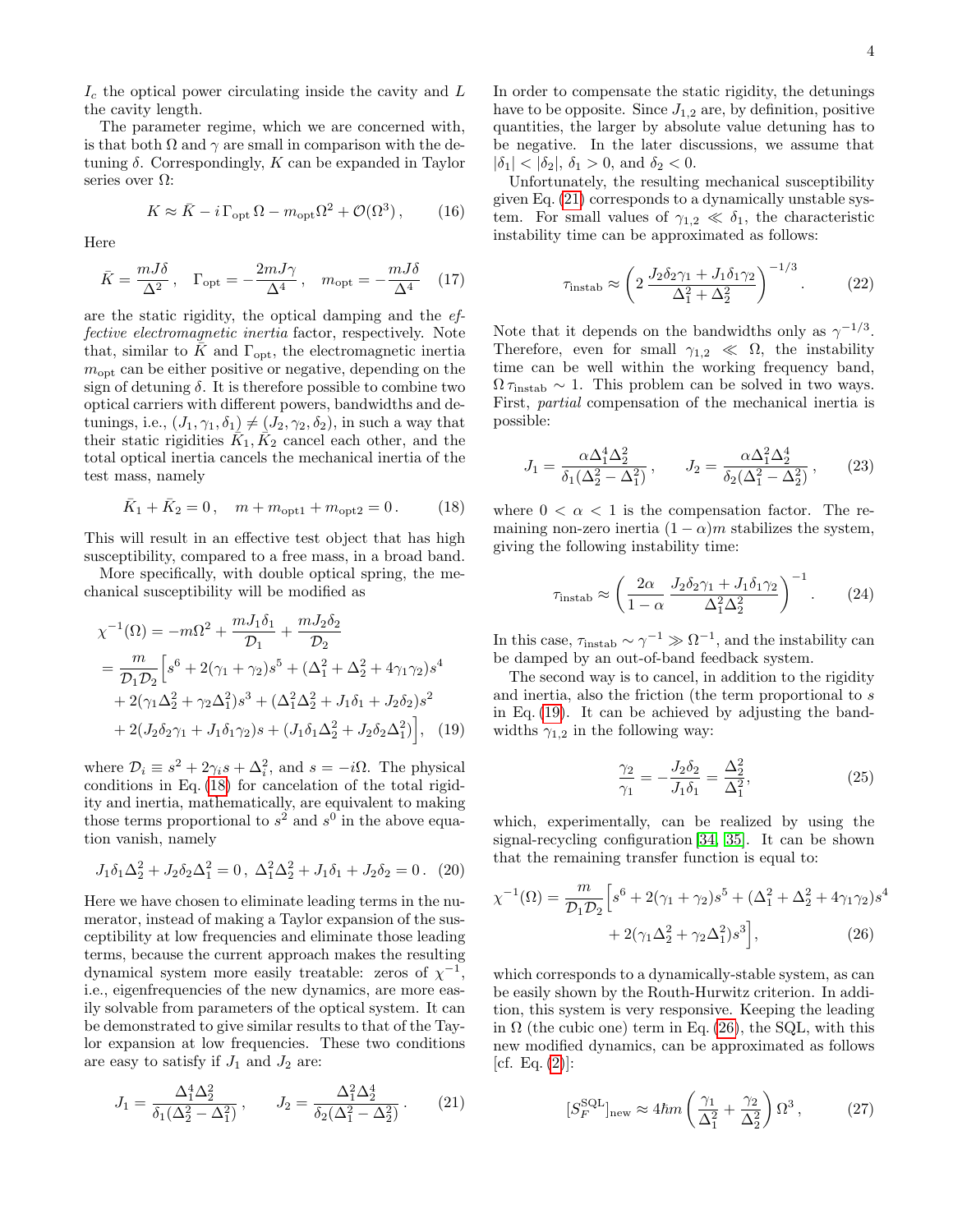which corresponds to the following sensitivity gain, in comparison with a free mass:

$$
\frac{[S_F^{\text{SQL}}]_{\text{new}}}{[S_F^{\text{SQL}}]_{\text{free mass}}} = \frac{[S_h^{\text{SQL}}]_{\text{new}}}{[S_h^{\text{SQL}}]_{\text{free mass}}} \approx \frac{\gamma \Omega}{\delta^2},\qquad(28)
$$

where, in the first equality, we have converted the force spectral density to that referred to the GW strain (the usual way of measuring sensitivity in GW detection).

#### C. Potential Gain in Sensitivity

As discussed in Sec. [II A,](#page-2-2) the gain in sensitivity mentioned above has to be considered only as a potential one. To have the sensitivity at the level of the new SQL over a broad band, we need some optimally tuned measuring device (for example, an additional third optical pumping), attached to this high-susceptibility test object. The corresponding measurement noise and the back action noise of this meter should satisfy Eq. [\(14\)](#page-2-3). If they are also uncorrelated with  $S_{ZF} = 0$  and Heisenberg limited with  $S_Z S_F = \hbar^2$ , the spectral density of the measurement noise is therefore given by:

$$
S_Z = \hbar |\chi(\Omega)| \propto \frac{\hbar \Delta_1^2 \Delta_2^2}{2m(\gamma_1 \Delta_2^2 + \gamma_2 \Delta_1^2)\Omega^3}.
$$
 (29)

Concerning the back action part  $S_F$ , there are additional contributions from the radiation-pressure noises of the two carriers which create the double optical spring. Spectral densities of these noise sources are equal to  $(cf. [34])$  $(cf. [34])$  $(cf. [34])$ :

$$
S_{F_{1,2}} = \frac{2\hbar m J_{1,2} \gamma_{1,2} (\Delta_{1,2}^2 + \Omega^2)}{|\mathcal{D}_{1,2}|^2}.
$$
 (30)

However, only a fraction of the above noise affects the sensitivity irretrievably. This is because the cavity bandwidths  $\gamma_{1,2}$ , which appear in the numerator, each consist of two parts: (i) the one owing to transmissivity of the mirrors and (ii) the one, resulting from the optical losses (absorption and scattering). The information loss due to the mirrors transmissivity can be recovered by a means of additional photodetectors which output can be used to recover the outgoing information about the back-actioninduced motion of the test masses. It is this optical loss dominated, irretrievable part of the radiation-pressure noise of each carrier that eventually degrades the sensitivity, and the sum spectral density of this additional noise is given by:

$$
S_F^{\text{add}} = 2\hbar m \gamma_{\text{loss}} \left( \frac{J_1(\Delta_1^2 + \Omega^2)}{|\mathcal{D}_1|^2} + \frac{J_2(\Delta_2^2 + \Omega^2)}{|\mathcal{D}_2|^2} \right), \tag{31}
$$

where  $\gamma_{\text{loss}} = cA^2/(4L)$  and  $A^2$  is the optical loss per bounce in the cavity. This spectral density corresponds to the following sensitivity degradation, in comparison with the free-mass SQL:  $\dot{S}_F^{\text{add}}/(2\hbar m\Omega^2) \sim \gamma_{\text{loss}} \delta/\Omega^2$ .

We leave the question of how exactly one can achieve optical loss-limited sensitivity in a real GW interferometer open and will address it in our follow-up paper [\[31\]](#page-6-29).

## III. EXPERIMENTAL REALIZATIONS

## <span id="page-4-0"></span>A. The Gingin High Optical Power Test Facility

It follows from the above consideration, that the working frequency band of the negative inertia system is limited by  $\gamma_{\text{loss}}$  from below and by the detunings  $\delta_{1,2}$  from above. The detunings, in turn, are limited by available optical power: it follows from Eqs. [\(21\)](#page-3-1), that  $\delta \sim J^{1/3}$ . Therefore, the experimental demonstration of the negative optical inertia effect requires high-power interferometer with high-reflectivity mirrors and long arm(s) length. Among the prototype interferometers available or planned now, the Gingin High Optical Power Test Facility [\[32\]](#page-6-23) is a good candidate for demonstrating this experiment. The facility consists of a prototype interferometer with two 80 meter long optical cavities and 0.1 kg test masses. Given future 50W laser input, the intracavity power can build up to 100 kW in the high-finesse cavity with an optical loss around 100 ppm  $(A^2 = 10^{-4})$ .

For a numerical estimate, we assume that the smaller bandwidth  $\gamma_1$  is determined by the optical losses:

$$
\gamma_1 = \gamma_{\text{loss}} \approx 10^2 \,\text{s}^{-1} \,. \tag{32}
$$

In order to determine the other five parameters:  $\gamma_2$ ,  $\delta_{1,2}$ , and  $J_{1,2}$ , we impose a fixed value of the total optical power  $I_c = I_{c1} + I_{c2} = 100$  kW. In addition, the smaller detuning  $\delta_1$  has to be as big as possible. These assumptions, together with the conditions in Eqs. [\(21\)](#page-3-1) and [\(25\)](#page-3-4), specify all the parameters uniquely. It is easy to show that, if  $\gamma_{1,2} \ll |\delta_{1,2}|$ , they are given by:

$$
\frac{\gamma_1}{\gamma_2} \approx \frac{1}{4}, \ \delta_1 \approx \sqrt[3]{\frac{J}{4}}, \ \delta_2 \approx -\sqrt[3]{2J}, \ \frac{I_{c1}}{I_{c2}} \approx \frac{1}{2}.
$$
 (33)

With the parameters of the facility, we have  $\delta_1$  =  $4190 s^{-1}$  and  $I_{c1} = 33$  kW. The resulting optimized noise spectrum  $S_F^{\text{opt}} = 2\hbar |\chi^{-1}| + S_F^{\text{add}}$  is shown in the first row and left column of Fig. [3.](#page-5-1) As we can see, 100kW of circulating power suffice not only for demonstration of a mechanical test object with  $\chi^{-1} < m\Omega^2$ , but also to achieve a sub-SQL sensitivity in a relatively broad band. To explore the possibilities, we also show the case with an optical loss of  $A^2 \sim 10^{-5}$  per bounce in the left column of Fig. [3.](#page-5-1)

## <span id="page-4-1"></span>B. Large-scale interferometers

For future large-scale GW detectors, two strategies of implementation of the negative inertia are possible. The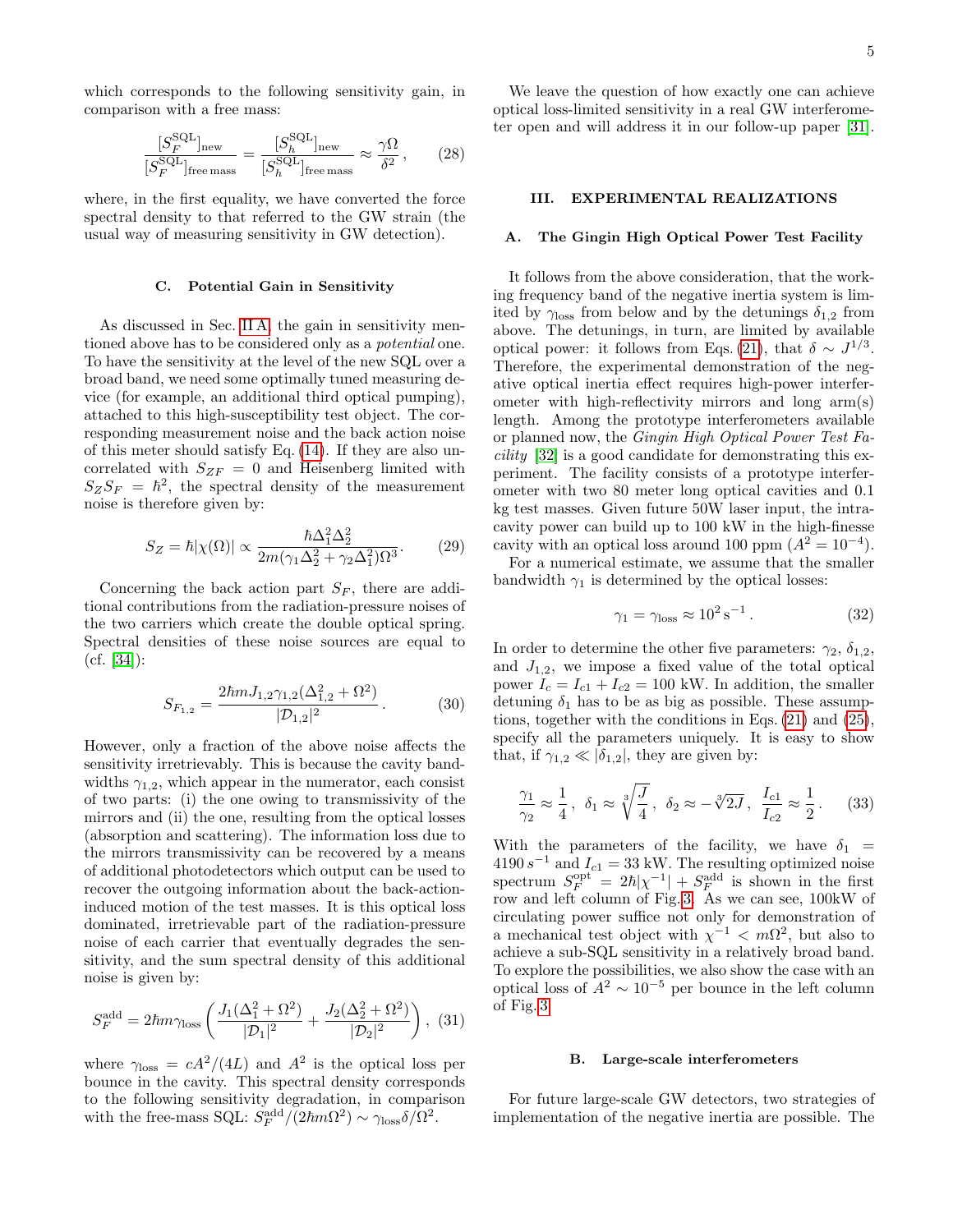

<span id="page-5-1"></span>FIG. 3. Plots, showing the sum optimized noise spectral density  $S_F^{\text{opt}} = 2\hbar |\chi^{-1}| + S_F^{\text{add}}$  (blue solid line) normalized with respect to that of the free-mass SQL  $[S_F^{\text{SQL}}]_{\text{free mass}} = 2\hbar m\Omega^2$ . The shaded area shows where the sensitivity surpasses the free-mass SQL. The dashed line shows the SQL  $2\hbar |\chi^{-1}|$  with the new dynamics, and dotted line shows the spectral density  $S_F^{\text{add}}$  of the additional back-action noise due to optical loss. The top row uses the specifications that are close to those of the Gingin facility with intracavity power of 100 kW. The bottom row is similar to the AdvLIGO specifications:  $L = 4$  km,  $m = 40$  kg and a total intracavity power of 2 MW for two carriers. Left column: optical losses per bounce  $A^2 = 10^{-4}$ , right column:  $A^2 = 10^{-5}$ .

first one is just the scaled up version of the setup considered in this paper, which includes three optical pumpings: two for creating optical springs and the third one used for the measurement. For the first two carriers, the interferometer bandwidth has to be as small as possible:  $\gamma_1 \approx \gamma_2/4 \approx \gamma_{\text{loss}}$ . It has to be noted, that taking into account kilometer-scale arms lengths of large-scale GW detectors,  $\gamma_{\text{loss}}$  can be as small as  $\sim 1 \,\text{s}^{-1}$ . In the second row of Fig. [3,](#page-5-1) we show the resulting curve for the total noise spectral density. It shows significant improvements at low frequencies; however, to really achieve such a sensitivity, the third carrier has to have a bandwidth that is comparable to the GW signals, which is much larger than the bandwidth assumed for the first two carriers. We therefore require additional degrees of freedom to achieve a high bandwidth for the third light, which is only possible if the arm cavities are detuned.

The second and probably more promising strategy is to use only two carriers for both creation of the optical springs and for the measurement. For at least one of these pumpings, the corresponding bandwidth has to be of the same order of magnitude as the signal frequency,  $\gamma \sim \Omega$ . In this case, the optimization procedure has to take into account both the dynamical and the noise properties of the system, and has to provide the parameters set which not just maximize the mechanical susceptibility  $\chi$ , but

minimize the signal-to-noise ratio of the system. This task will be subject of our next paper.

### <span id="page-5-0"></span>IV. CONCLUSIONS

We have shown that the negative inertia effect is capable of reducing the effective inertia of the test mass and thus can significantly enhance the mechanical response of the interferometer to the GW signals, surpassing the free-mass SQL, over a broad frequency band. This way of beating the free-mass SQL can be understood from the classical point of view: a better sensitivity is achieved because the test mass now has a much higher response to the force that we would like to measure, and the displacement of the test mass (induced by the external force) is read out without any help of quantum correlations. However, it has to be notice that such an enhancement cannot be achieved by the classical feedback control which can also modify the test-mass dynamics. This is because a classical feedback destroy the quantum coherence, which is maintained in the double optical spring scheme. Such an negative-inertia effect, if demonstrated experimentally, will shed light on the potential of implement quantum feedback for improving the sensitivity of future GW detectors.